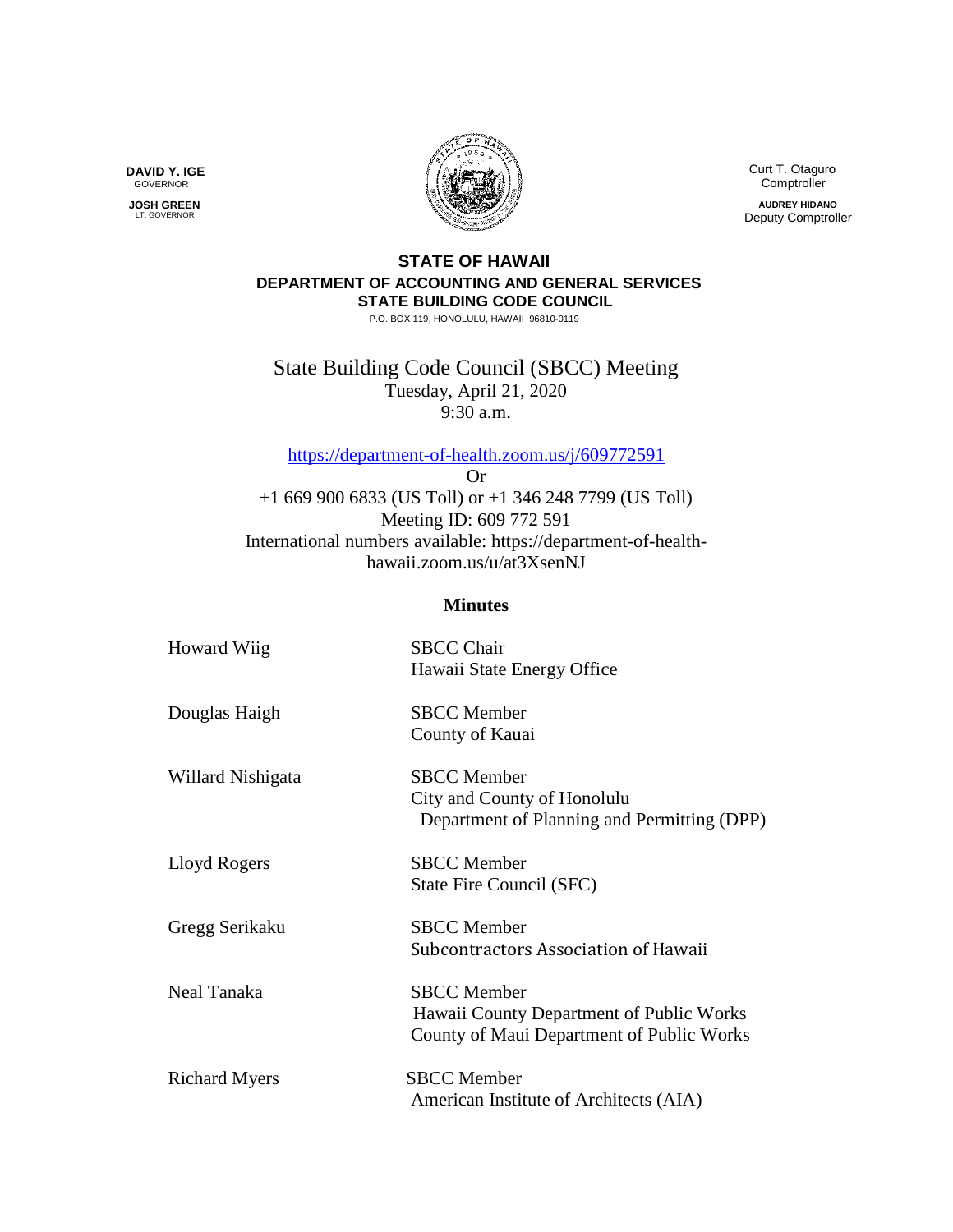State Building Code Council Minutes—April 21, 2020 Page 2 of 7

| Lyle Carden                 | <b>SBCC</b> Member<br><b>Structural Engineers Association of Hawaii</b><br>(SEAOH)             |
|-----------------------------|------------------------------------------------------------------------------------------------|
| <b>Members Not Present:</b> |                                                                                                |
| <b>Tyler Dillon</b>         | <b>SBCC Vice Chair</b><br>General Contractors Association (GCA) of Hawaii                      |
| Dennis Mendoza              | <b>SBCC</b> Member<br>Department of Labor and Industrial Relations<br>Elevator Division (DLIR) |
| Glen Ueno                   | <b>SBCC</b> Member                                                                             |
| <b>Other Attendees</b>      |                                                                                                |
| <b>Kymberly Marcos Pine</b> | Councilmember<br>City and County of Honolulu                                                   |
| Stella Kam                  | <b>Deputy Attorney General</b>                                                                 |
| Kika Bukoski                | Plumbers and Fitters Local 675                                                                 |
| <b>Randall Moudy</b>        | Lendlease                                                                                      |
| Gail Suzuki-Jones           | Hawaii State Energy Office                                                                     |
| Kraig Stevenson             | <b>International Code Council</b>                                                              |
| <b>Dwight Perkins</b>       | International Association of Plumbing and<br><b>Mechanical Officials</b>                       |
| Mark Kennedy                | Building Industry Association of Hawaii<br>Haseko Project Manager                              |
| Tim Waite                   | <b>Simpson Strong-Tie Company</b>                                                              |
|                             |                                                                                                |

1. Call to Order: The Chair called the meeting to order at 9:32 a.m.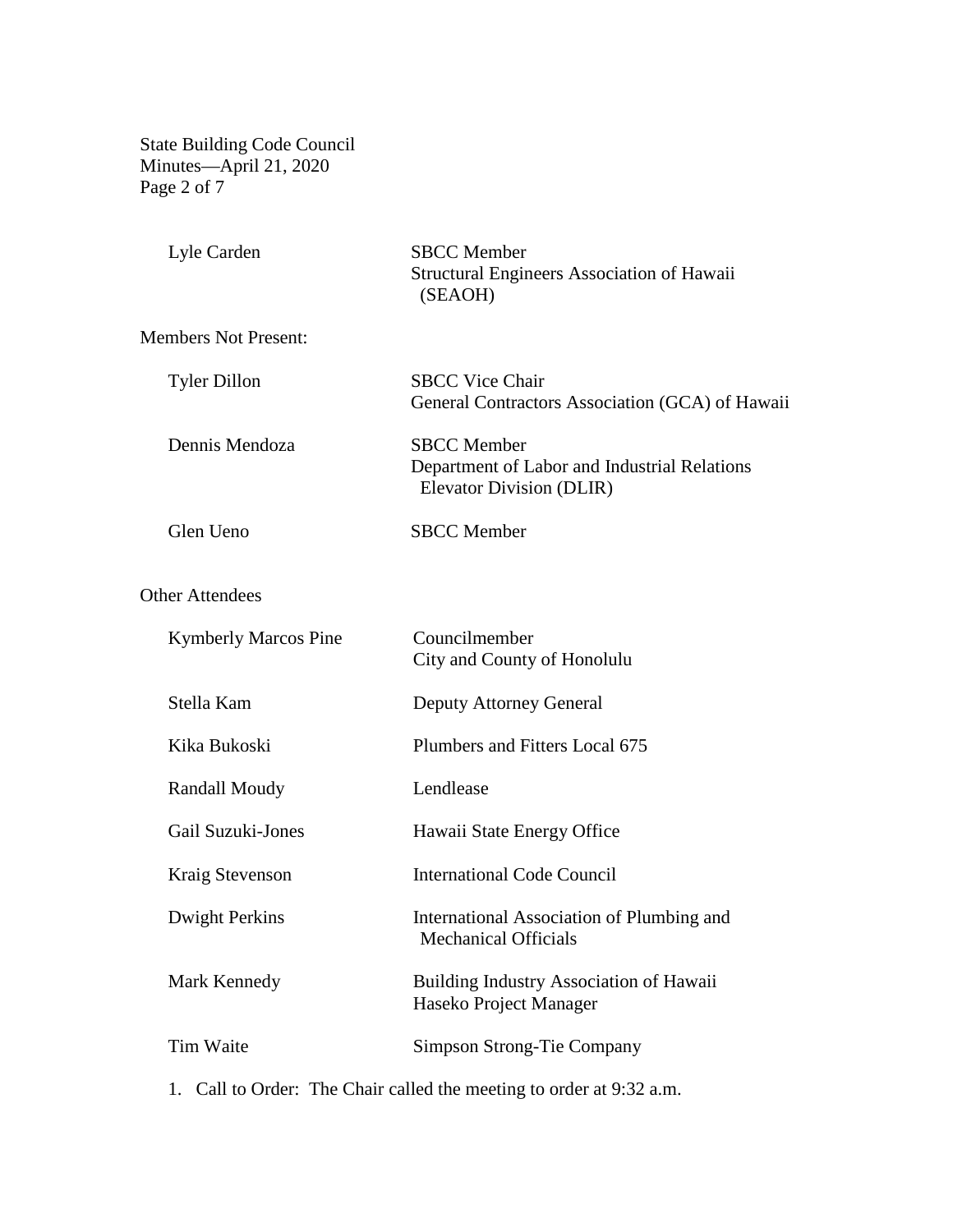State Building Code Council Minutes—April 21, 2020 Page 3 of 7

2. Introductions and Public Comments

Councilmember Kymberly Marcos Pine stated that as a City Council member representing the district with the lowest income level on Oahu, she is interested in what are known as "Tiny Homes" as one solution to housing affordability in Hawaii. Because of the even harsher economic times during the COVID 19 pandemic, she is looking at affordable units for residents, including health care workers who don't want to expose their family members, and to address our homeless population.

Member Tanaka stated that Hawaii County is working on issues with zoning issues, seismic, wind load, and tiny homes on wheels. Member Haigh stated that the County of Kauai has adopted International Residential Code 2018 edition tiny home requirements in Appendix Q. Kauai County has also been making changes for zoning, minimum square footages, and allowing kitchen facilities in guest homes. In addition, what would be the infrastructure requirements for water supply and wastewater? The use of a sceptic tank for wastewater could cost \$20,000. Chair stated that Member Ueno reported that Maui County does not have any specific ordinances regarding tiny homes. Member Nishigata stated that Honolulu County has not addressed this issue.

Member Rogers stated residential fire sprinklers may be one way to meet requirements and provide lower costs for fire department water supply and road access. Member Carden stated that the high wind areas of the State must use the requirements determined for the International Building Code for the International Residential Code. Impact resistant windows and solar heat gain requirements must be incorporated. In order to prevent duplication of design, it was proposed that structural drawings could be designed for an envelope of different conditions around the state, for example for a design wind speed of 160 mph for wind-born debris and similarly high seismic requirements, which may not be intended to meet 100% of locations around the state, but could satisfy the conditions for 75% of the locations around the State. This way each individual location would not need independent structural design except for foundation conditions.

Frank Rogers, a tiny homes distributor, stated that the tiny homes he distributes range in size from 120 to 400 square feet. The smaller units do not have plumbing or electrical and are more like storage units with a cost of \$12,000. The 400 square foot units allows permitted electrical, plumbing and sewage. The units can be constructed in 2-3 days and could be placed on lots with existing homes as accessory dwelling units.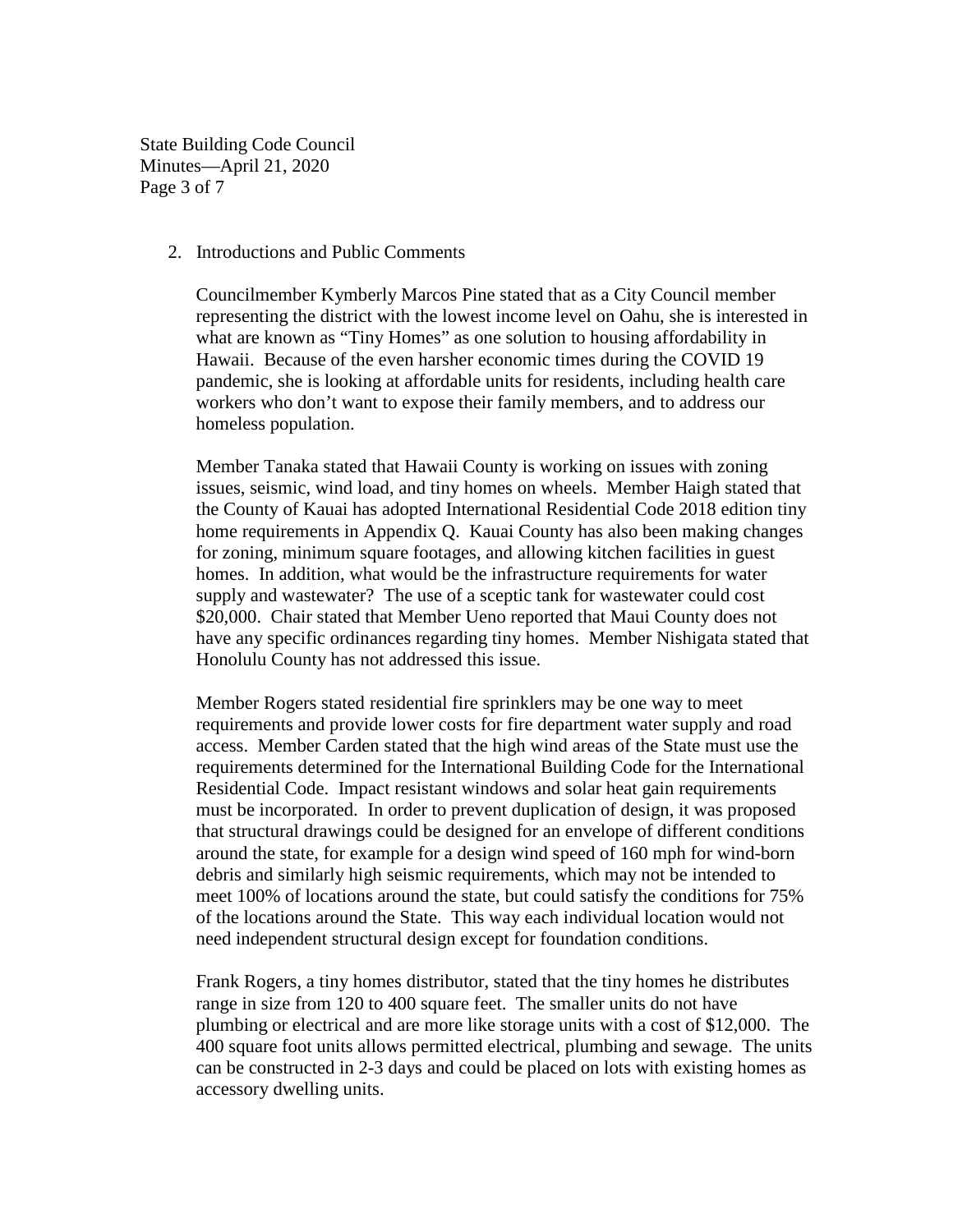State Building Code Council Minutes—April 21, 2020 Page 4 of 7

3. Review and approval of the minutes of the February 18, 2020

**Motion:** Member Haigh motioned to approve the February 18, 2020, meeting minutes. The motion was seconded by Member Carden and unanimously approved.

4. Update on the State Plumbing Code from the Subcommittee of Building Officials (SBO)

Member Nishigata reported that the SBO approved the State Plumbing Code amendments at its meeting this morning. The amendments will be finalized by Member Serikaku and distributed for review to the SBCC members and stakeholders prior to the next meeting.

5. Discussion on the Federal Emergency Management Agency (FEMA) Grant Management Cost Program

Member Carden explained that the FEMA grant is comprehensive and needs to have cost shares for time spent by consultants and SBCC members on building code adoption work, including grant administrative work by sub-grantees. Member Haigh discuss desire to expand the grant to include more comprehensive code development assistance in the grant, covering not just structural but nonstructural IBC and other code developments. Member Carden will investigate and discuss options with HIEMA.

- 6. Updates from the Investigative Committees:
	- a. Investigative committee for the Structural Provisions for the IBC and the IRC 2018 Editions

There no updates.

b. Investigative committee for the Non-Structural Provisions of the IBC and the IRC 2018 Editions

Member Myers stated he is in need of assistance in finalizing the nonstructural amendments. Member Carden volunteered to assist.

c. Investigative committee for the International Energy Conservation Code (IECC) 2018 Edition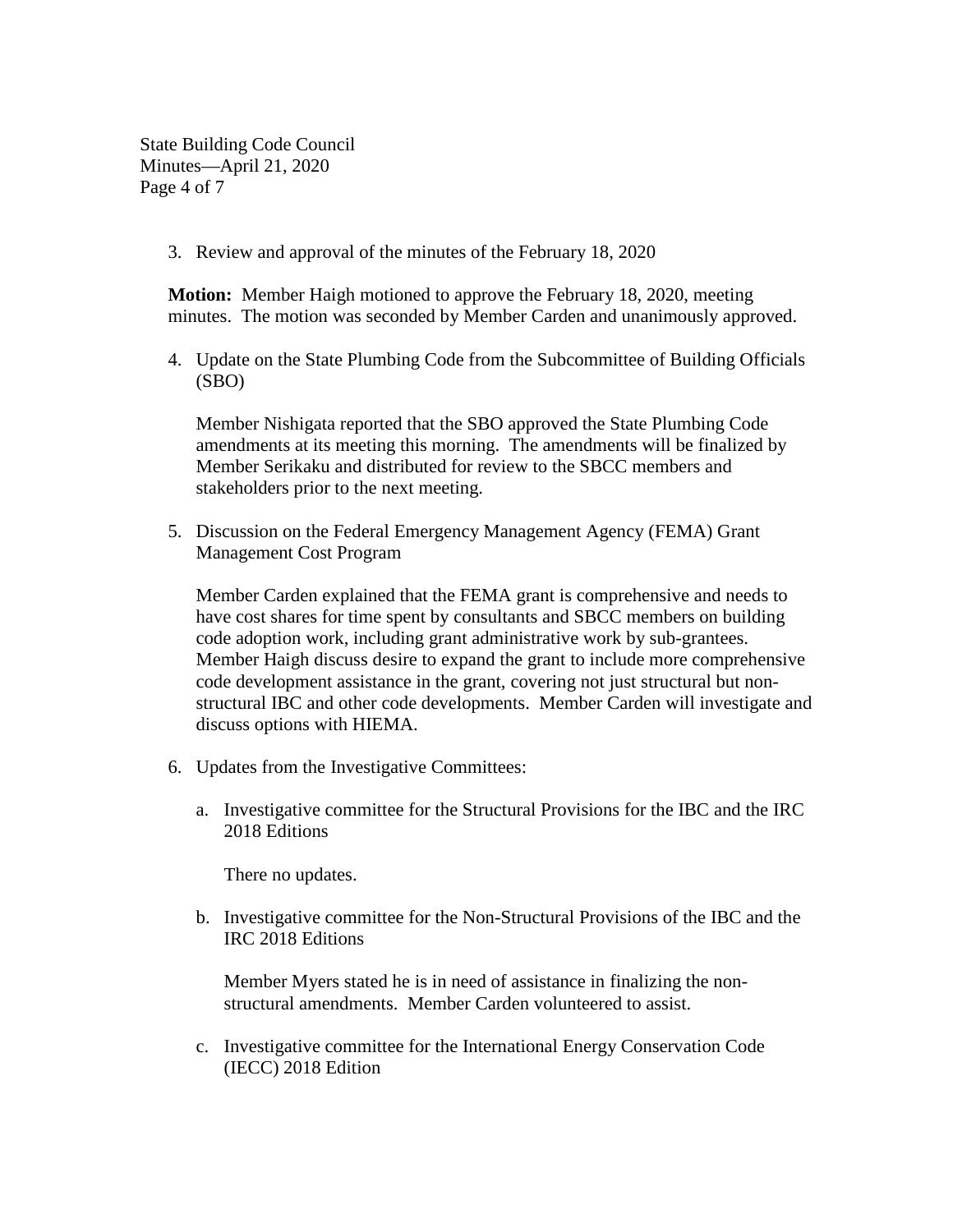State Building Code Council Minutes—April 21, 2020 Page 5of 7

> Chair stated that the amendment proposals for the IECC has very few changes since the previous edition. Some lighting requirements were made more stringent. Any amendment ideas would be welcome.

d. Investigative committee for the Uniform Plumbing Code 2018 Edition

See item #4 above.

e. Investigative committee for the Green Code 2018 Edition

There were no updates.

f. Investigative committee for the Mechanical Code

There were no updates.

g. Investigative committee for the State Fire Code (National Fire Protection Association 1 Fire Code 2018 Edition)

Member Rogers reported that a SBCC stakeholder provided comments related to an appendix that was inadvertently omitted from the proposed amendments. The SFC staff is working on incorporating the appendix and will submit it for the SBCC's review before proceeding.

h. Investigative committee for the Energy Efficiency Code Coordination

There was no update.

i. Investigative committee for the State Elevator Code

There was no update.

k. Investigative committee for the International Existing Building Code 2018 Edition

There was no update.

l. Investigative committee for Boiler and Pressure Vessels

There was no update.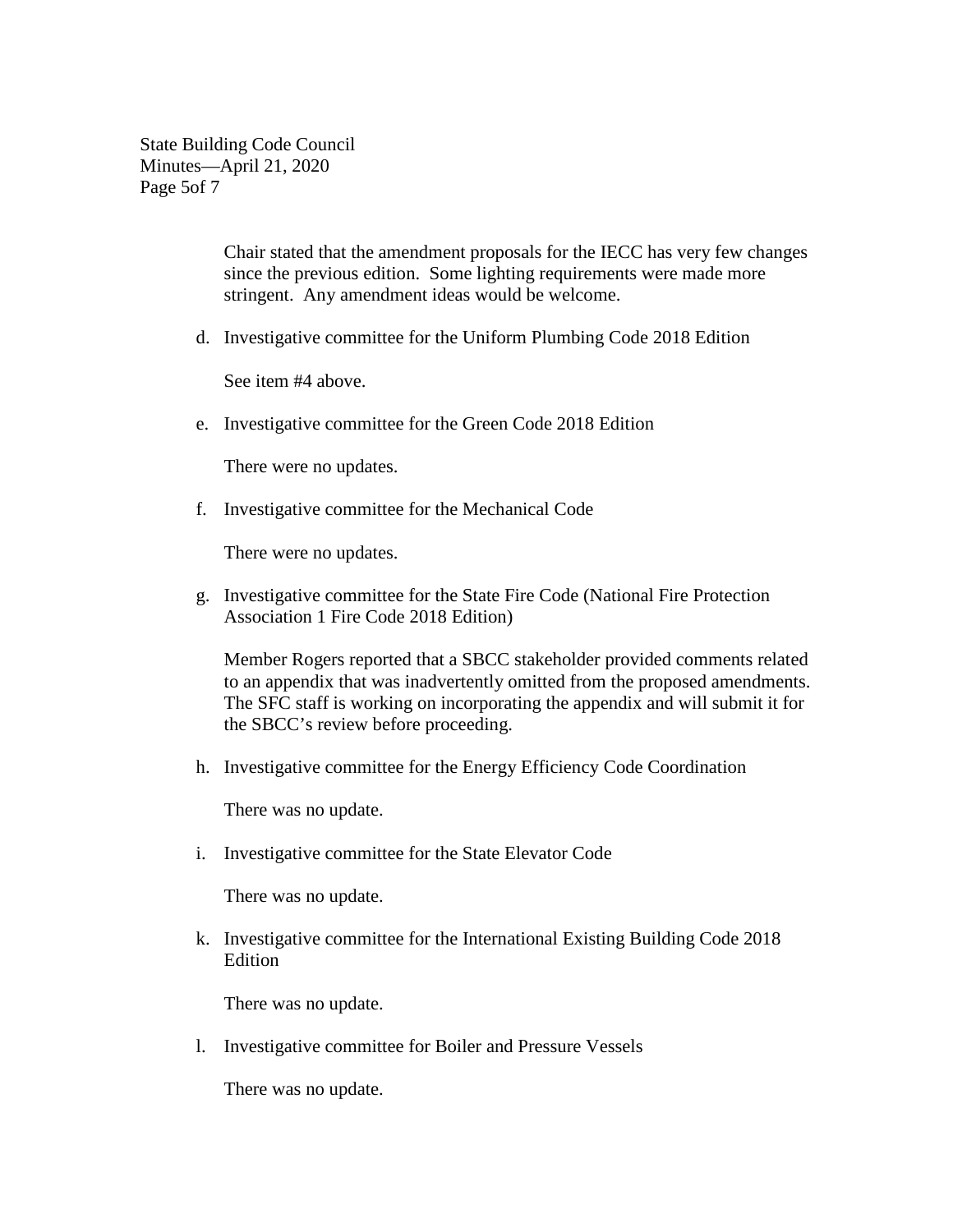State Building Code Council Minutes—April 21, 2020 Page 6 of 7

m. Investigative committee on Health Care Facility Guidelines

There was no update.

- 7. Update on communication and training
	- a. Online training on the residential section of the IECC 2015 edition will be conducted by Eric Kolderup on April 29, 2020. It is being sponsored by Hawaii Energy and co-sponsored by the U. S. Green Building Council and the American Institute of Architects of Hawaii.
	- b. William Giese, executive director of the Hawaii Solar Energy Association, which is the largest and oldest non-profit solar industry trade group in Hawaii and has over 100 members. They would like the counties to standardize and streamline their solar permitting process.
	- c. Chair stated that there will be an illumination webinar on lighting that can potentially kill viruses and could be beneficial in health care environments.
- 8. 2020 Legislation

Before the suspension of the 2020 legislative session due to COVID 19 mandates, there were a few bills related to the SBCC. One or more dealt with providing appropriations to the SBCC, which has never been funded since its formation in 2007.

9. Update on county and state adoption of building codes

Hawaii plumbing, electrical, and building codes are in varying stages of adoption at the county level. Honolulu's Bill 50, which adopts the IBC 2012 edition and Bill 25, which adopts the IECC 2015 edition is still pending,. Kauai County is working on the 2018 IBC and IRC.

10. Discussion of possible agenda item(s) for next Council meeting

The proposed State Plumbing Code amendment package will be discussed and possibly voted upon, pending distribution with sufficient time for review by the SBCC members and stakeholders.

11. Announcements